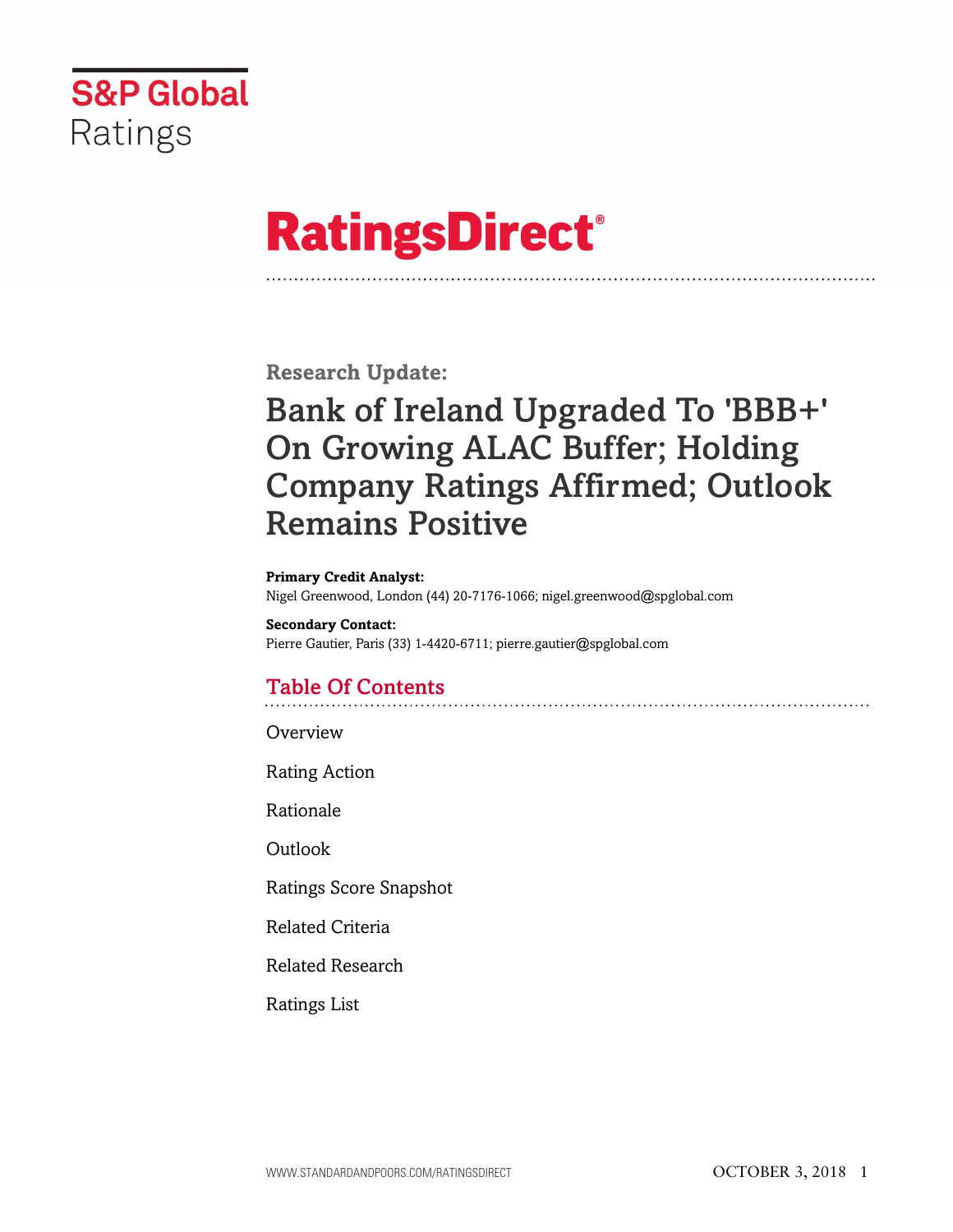**Research Update:**

# Bank of Ireland Upgraded To 'BBB+' On Growing ALAC Buffer; Holding Company Ratings Affirmed; Outlook Remains Positive

#### <span id="page-1-0"></span>**Overview**

- We believe that the Bank of Ireland group is making proactive progress to grow its additional loss-absorbing buffers, which provides protection to the senior creditors of its operating bank in a resolution scenario.
- We are therefore raising our long-term rating on its operating bank, Bank of Ireland, to 'BBB+' from 'BBB'.
- We are affirming the 'BBB-/A-3' ratings on the nonoperating holding company (NOHC) Bank of Ireland Group PLC.
- The positive outlook on both legal entities reflects the possibility of an upgrade over our two-year outlook horizon if Irish banking industry risks ease, subject to our review of the group's creditworthiness relative to banking peers.

#### <span id="page-1-1"></span>Rating Action

On Oct. 3, 2018, S&P Global Ratings raised its long-term issuer credit rating on Ireland-incorporated The Governor and Company of the Bank of Ireland (Bank of Ireland) to 'BBB+' from 'BBB'. We affirmed the 'A-2' short-term issuer credit rating. The outlook remains positive.

At the same time, we affirmed the 'BBB-/A-3' issuer credit ratings on the nonoperating holding company (NOHC) Bank of Ireland Group PLC. The outlook remains positive.

Furthermore, we raised the long-term resolution counterparty ratings (RCRs) on Bank of Ireland to 'A-' from 'BBB+' and affirmed the short-term RCR at 'A-2'.

Finally, we affirmed the ratings on the hybrid instruments issued by both Bank of Ireland Group and Bank of Ireland.

### <span id="page-1-2"></span>Rationale

We have raised the ratings on Bank of Ireland, the main operating bank of the Bank of Ireland group, to reflect our view of the proactive progress the group is making to build up its minimum requirement for own funds and eligible liabilities (MREL), which we reflect in our additional loss-absorbing capacity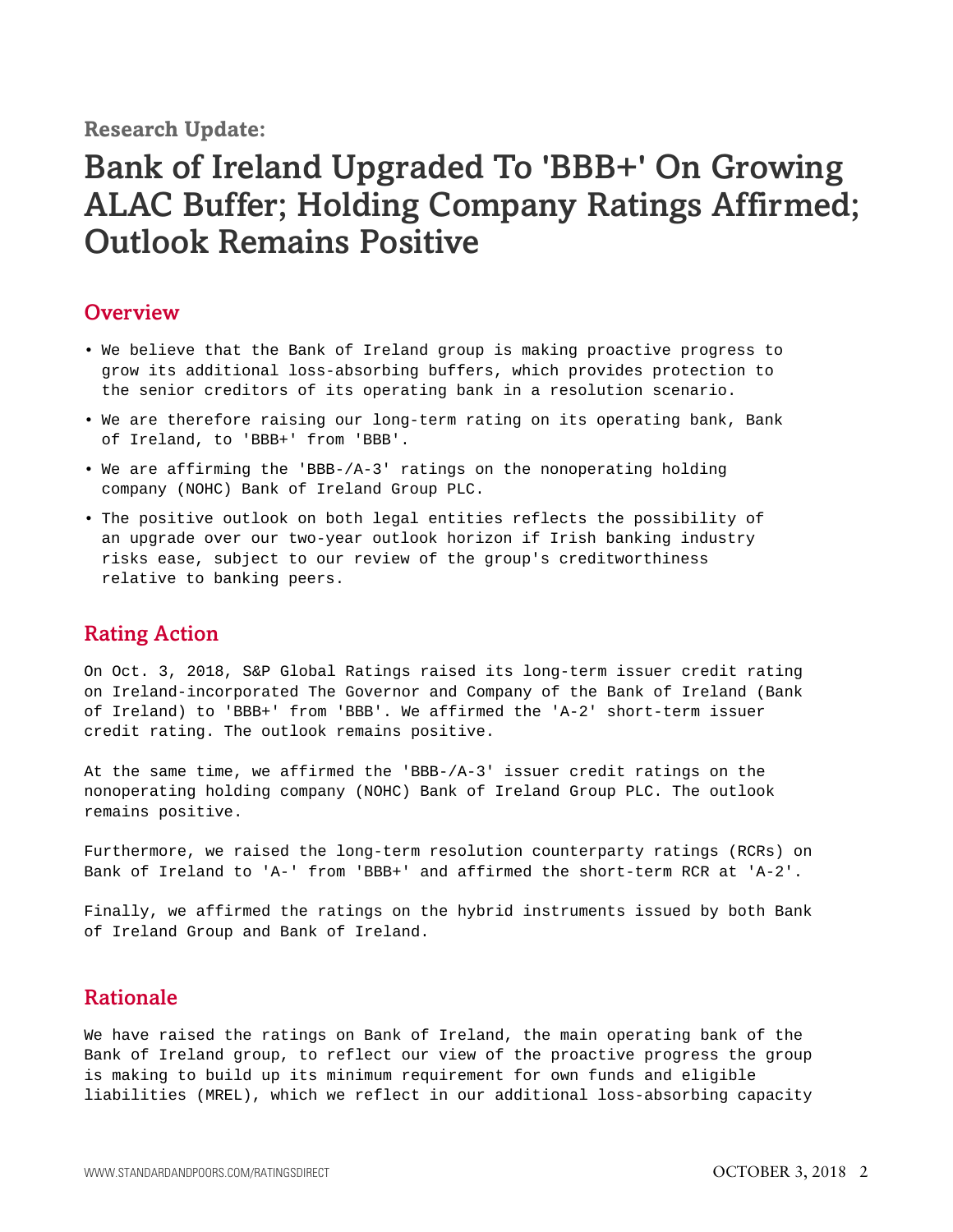(ALAC) analysis.

In recent weeks, the NOHC has issued two sets of senior unsecured notes (a €750 million issue and a \$500 million issue), which we include in ALAC. These issues build upon the NOHC's inaugural Tier 2 MREL issuance in 2017. Our updated assessment incorporates the full negative €120 million day-one impact of International Financial Reporting Standard (IFRS) 9 on our total-adjusted capital measure (TAC). We also take into account our exclusion from ALAC of a €750 million subordinated debt issue, which has a mid-2019 call date. As a result, we now expect our ALAC ratio, at end-2018, to be around the 5.5% mark, which is above our 5% threshold for one notch of uplift to the ratings on the main operating bank. Moreover, we now see a clearer line of sight for this metric to remain above 5%, and likely rise further, as we assume further net MREL issuance over the next two years.

We do not incorporate notches for ALAC support in the ratings on the NOHC as we do not believe that its senior obligations would continue to receive full and timely payment in a resolution scenario. As a result, we rate the NOHC one notch below the 'bbb' unsupported group credit profile (UGCP).

Our view of the group's underlying creditworthiness, as reflected in the UGCP, remains unchanged. The Bank of Ireland group reported a fully loaded regulatory common equity Tier 1 ratio of 14.1% at June 30, 2018, which is above its medium-term target of at least 13%. The group resumed dividend payments this year, but we do not anticipate any near-term excess capital return while it works through its multiyear transformation plan, as outlined in its June 2018 strategic update. We continue to expect our risk-adjusted capital (RAC) ratio to remain above our 10% threshold for a strong assessment; BOI's RAC ratio was 10.2% at Dec. 31, 2017. We now assume that this measure will be in the 11.0%-11.5% range through end-2020; we had previously assumed, conservatively, a range of 10.0%-10.5%. The excess above the 10% threshold is an important component of the ALAC ratio, as described above. We continue to consider our combined view of the group's capitalization and risk profile as credit neutral.

### <span id="page-2-0"></span>**Outlook**

#### Bank of Ireland Group PLC

The positive outlook reflects the possibility that we could raise the ratings on the group if, in the context of industry risks for the Irish banking system easing, we conclude that the group's geographic and business line diversity and earnings predictability remains a strength when compared to peers. We could also raise the ratings if the bank makes substantial progress in reducing its stock of legacy problematic assets, aligning its asset quality metrics with those of higher-rated peers. An upgrade could also be contingent on the bank's resilience to a disruptive Brexit scenario, if that were to occur.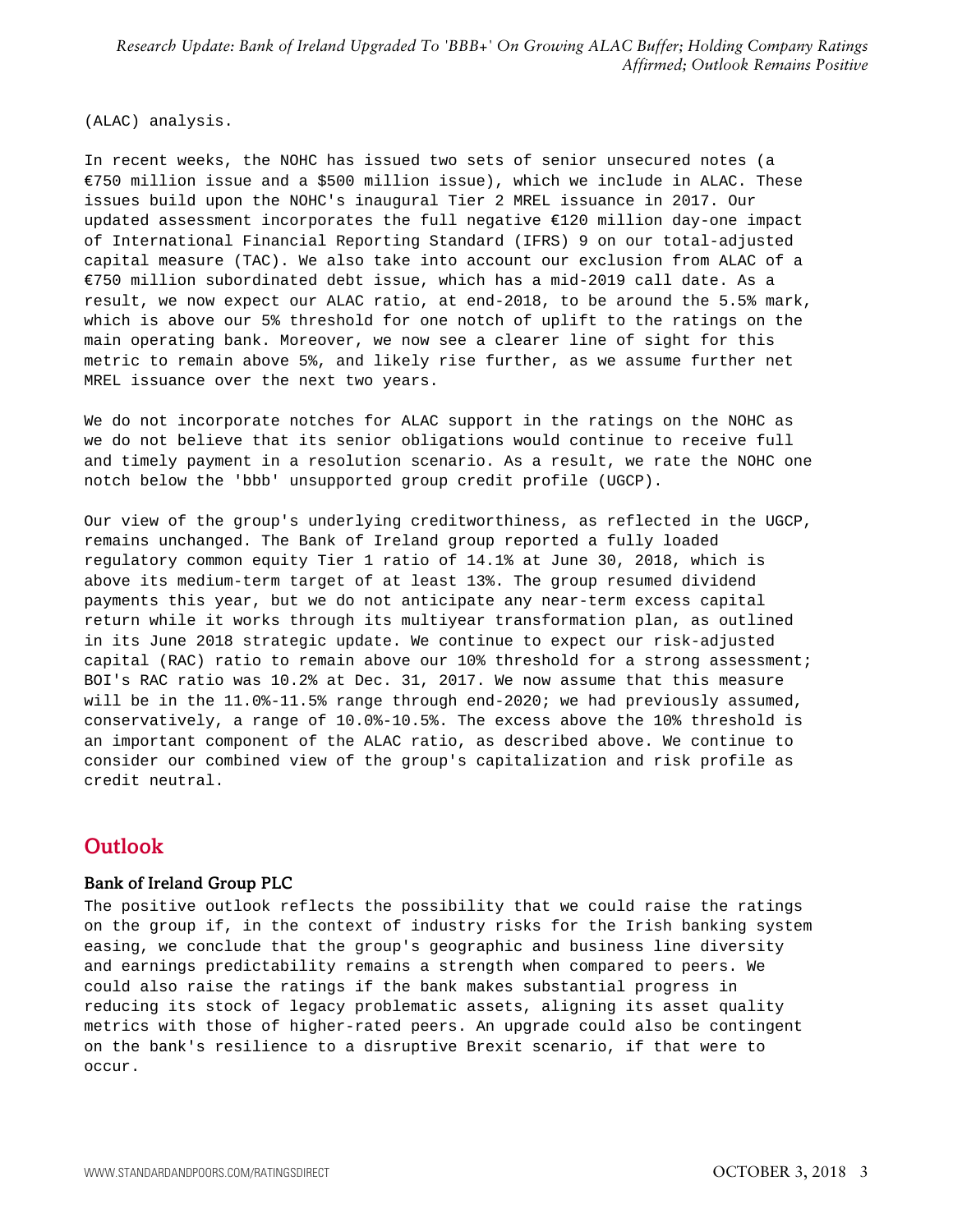The above could lead us to revise upward our assessment of the UGCP by one notch to 'bbb+' and therefore raise the ratings on Bank of Ireland Group, as well as on hybrids issued by the NOHC and the main operating bank.

We could revise the outlook to stable if we consider that the prospect of an improvement in Ireland's banking industry risk won't materialize, or if it does, we don't believe that the group's credit profile has improved relative to peers.

#### Bank of Ireland

The positive outlook reflects that on Bank of Ireland Group PLC.

A higher rating would principally depend on us revising upward the UGCP, as described above. In addition, if the group makes more substantial progress than expected in terms of MREL issuance, we could raise the ratings if its ALAC buffer sustainably exceeds our 8% threshold for two notches of ALAC support within the long-term rating.

We could consider revising the outlook to stable if we no longer anticipated revising the UGCP upward, or if the ALAC buffer falls below our 5% threshold for one notch of ALAC support, contrary to our expectations.

### <span id="page-3-0"></span>Ratings Score Snapshot

| UGCP                 | hhh           |  |
|----------------------|---------------|--|
| Anchor               | bbb-          |  |
| Business Position    | Strong (+1)   |  |
| Capital and Earnings | Strong (+1)   |  |
| Risk Position        | Moderate (-1) |  |
| Funding              | Average (0)   |  |
| and Liquidity        | Adequate (0)  |  |
| Support              | $+1$          |  |
| ALAC Support         | $+1$          |  |
| GRE Support          | U             |  |
| Group Support        | U             |  |
| Sovereign Support    | U             |  |
| Additional Factors   |               |  |

### <span id="page-3-1"></span>Related Criteria

- Criteria Financial Institutions General: Methodology For Assigning Financial Institution Resolution Counterparty Ratings, April 19, 2018
- Criteria Financial Institutions General: Risk-Adjusted Capital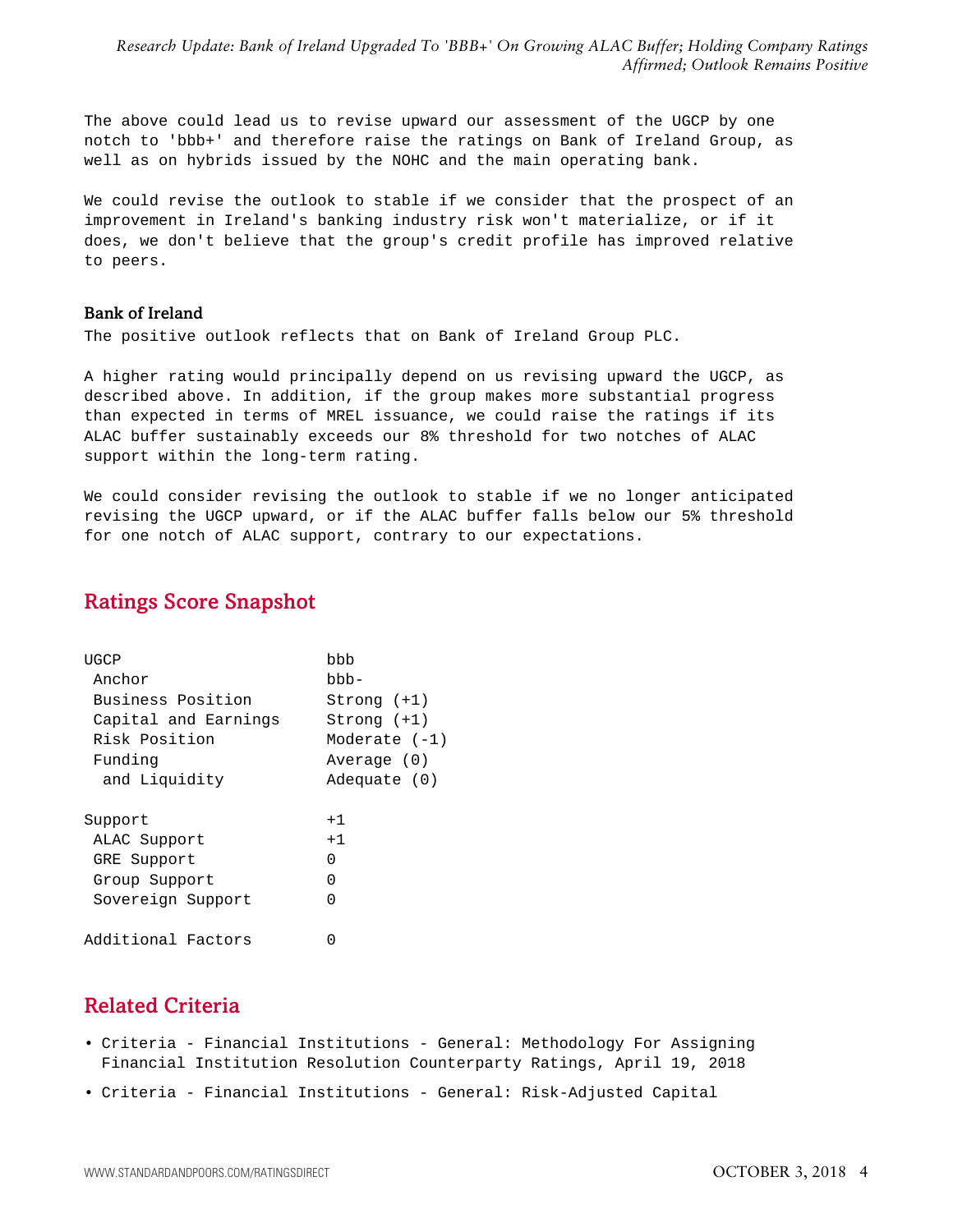Framework Methodology, July 20, 2017

- General Criteria: Methodology For Linking Long-Term And Short-Term Ratings , April 7, 2017
- Criteria Financial Institutions Banks: Bank Rating Methodology And Assumptions: Additional Loss-Absorbing Capacity, April 27, 2015
- Criteria Financial Institutions Banks: Bank Hybrid Capital And Nondeferrable Subordinated Debt Methodology And Assumptions, Jan. 29, 2015
- General Criteria: Group Rating Methodology, Nov. 19, 2013
- Criteria Financial Institutions Banks: Quantitative Metrics For Rating Banks Globally: Methodology And Assumptions, July 17, 2013
- Criteria Financial Institutions Banks: Banks: Rating Methodology And Assumptions, Nov. 9, 2011
- Criteria Financial Institutions Banks: Banking Industry Country Risk Assessment Methodology And Assumptions, Nov. 9, 2011
- <span id="page-4-0"></span>• General Criteria: Use Of CreditWatch And Outlooks, Sept. 14, 2009

#### Related Research

- Credit Conditions EMEA: Looking Over The Edge On Trade And Brexit, Sept. 27, 2018
- Bank of Ireland Group PLC, July 6, 2018
- Merely A Win, No Grand Slam Glory For Irish Banks, March 26, 2018
- Banking Industry Country Risk Assessment: Ireland, Dec. 12, 2017
- Various Positive Rating Actions Taken On Irish Banks On Improving Industry Credit Profile, Dec. 12, 2017

#### <span id="page-4-1"></span>Ratings List

Upgraded; Ratings Affirmed

|                                | To                                 | From          |
|--------------------------------|------------------------------------|---------------|
| Bank of Ireland                |                                    |               |
| Issuer Credit Rating           | BBB+/Positive/A-2 BBB/Positive/A-2 |               |
| Resolution Counterparty Rating | $A-/--/A-2$                        | $BBB+/--/A-2$ |
| Certificate Of Deposit         |                                    |               |
| Local Currency                 | $BBB+/A-2$                         | $BBB/A-2$     |
| Foreign Currency               | $BBB+/A-2$                         | $BBB/A-2$     |
| Senior Unsecured               | BBB+                               | <b>BBB</b>    |
| Ratings Affirmed               |                                    |               |
| Bank of Ireland Group PLC      |                                    |               |
| Issuer Credit Rating           | $BBB-/Positive/A-3$                |               |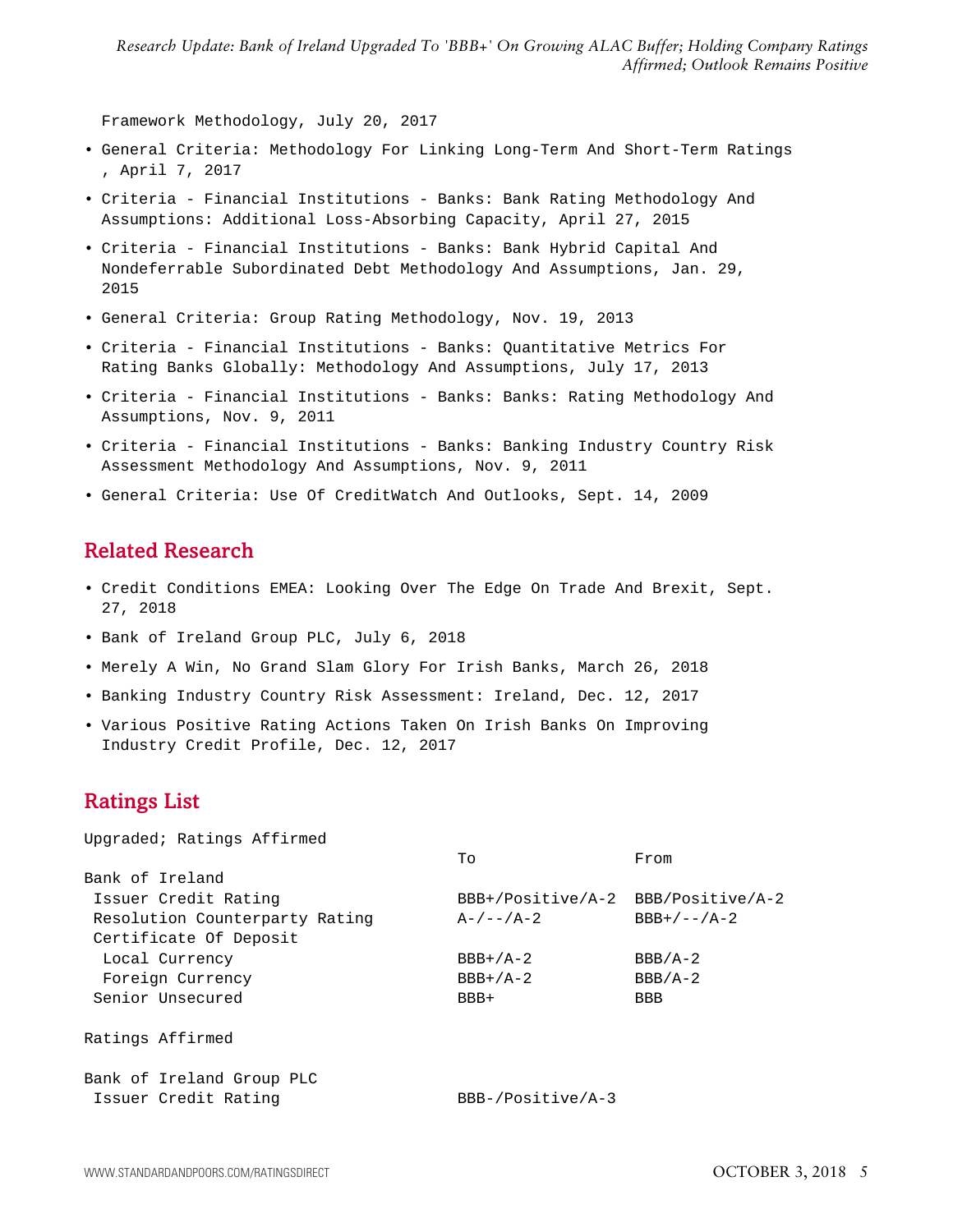| Senior Unsecured    | BBB-         |
|---------------------|--------------|
| Subordinated        | ВB           |
|                     |              |
| Bank of Ireland     |              |
| Subordinated        | $BB+$        |
| Junior Subordinated | $BB -$       |
| Preference Stock    | $BB -$       |
| Commercial Paper    | $\Delta - 2$ |

Certain terms used in this report, particularly certain adjectives used to express our view on rating relevant factors, have specific meanings ascribed to them in our criteria, and should therefore be read in conjunction with such criteria. Please see Ratings Criteria at www.standardandpoors.com for further information. Complete ratings information is available to subscribers of RatingsDirect at www.capitaliq.com. All ratings affected by this rating action can be found on S&P Global Ratings' public website at www.standardandpoors.com. Use the Ratings search box located in the left column. Alternatively, call one of the following S&P Global Ratings numbers: Client Support Europe (44) 20-7176-7176; London Press Office (44) 20-7176-3605; Paris (33) 1-4420-6708; Frankfurt (49) 69-33-999-225; Stockholm (46) 8-440-5914; or Moscow 7 (495) 783-4009.